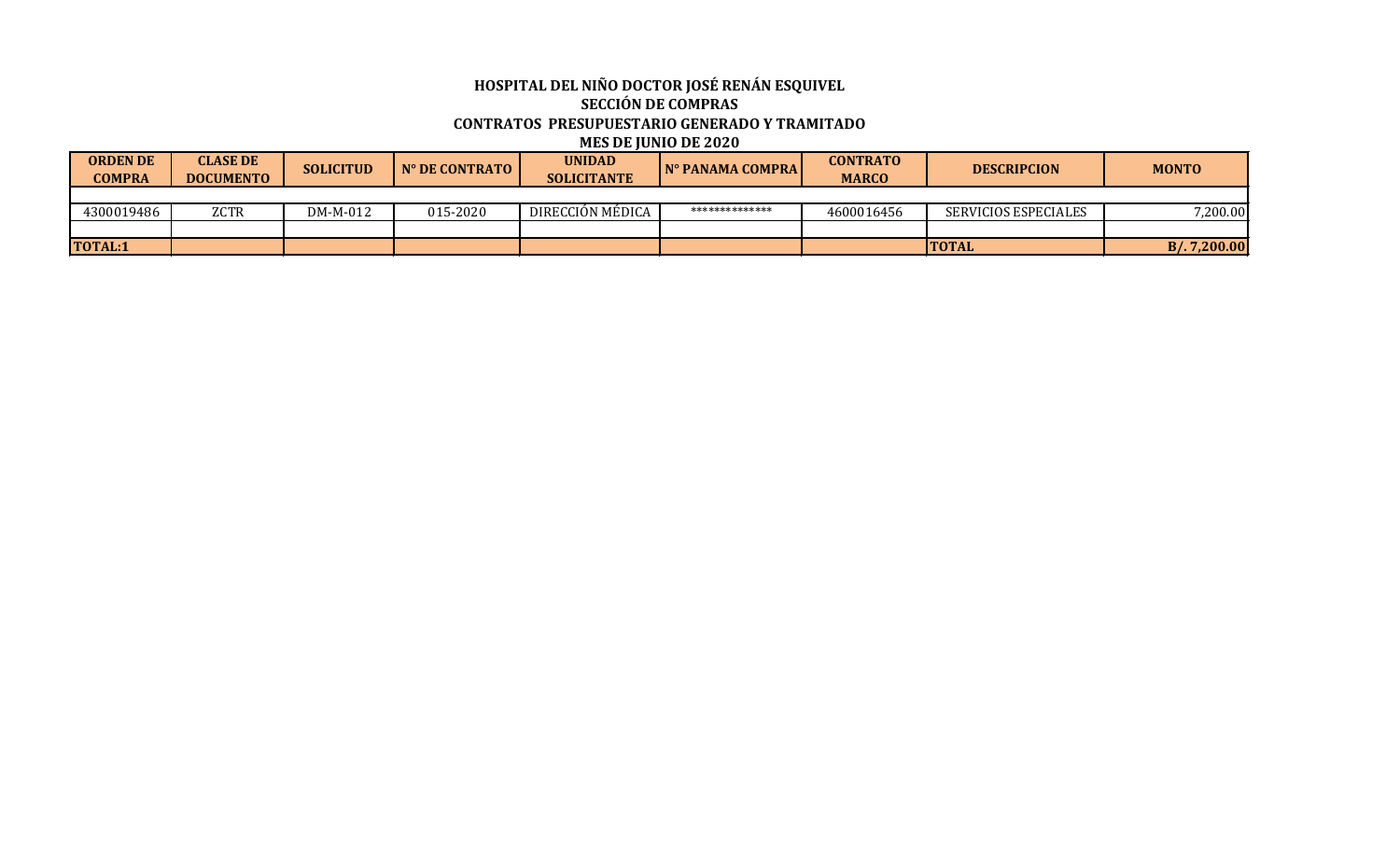### **HOSPITAL DEL NIÑO DOCTOR JOSÉ RENÁN ESQUIVEL SECCIÓN DE COMPRAS ÓRDENES DE COMPRA PRESUPUESTARIAS DE EMERGENCIA NACIONAL /COVID-19 MES DE JUNIO 2020**

| N° ORDEN DE<br><b>COMPRA</b> | <b>CLASE DE</b><br><b>DOCUMEN</b><br>T <sub>0</sub> | $N^{\circ}$ DE<br><b>SOLICITUD</b> | <b>UNIDAD SOLICITANTE</b>        | N° PANAMA COMPRA                                | <b>DESCRIPCION</b>                                                 | <b>MONTO TOTAL</b> |
|------------------------------|-----------------------------------------------------|------------------------------------|----------------------------------|-------------------------------------------------|--------------------------------------------------------------------|--------------------|
|                              |                                                     |                                    |                                  |                                                 |                                                                    |                    |
| 4200292191                   | <b>ZCRE</b>                                         | 628-2020                           | <b>CENTRAL DE EQUIPO</b>         |                                                 | 2020-0-12-18-08-CM-023872 MASCARILLA/RECTANG/S/VISOR/ADU 22853     | B/.50,000.00       |
| 4200293017                   | <b>ZCRE</b>                                         | SOL 630-2020                       | <b>CENTRAL DE EQUIPO</b>         |                                                 | 2020-0-12-18-08-CM-023871 GUANTES DE NITRILO PARA EXAMEN SI 52935  | B/.33,960.00       |
| 4200292125                   | <b>ZCRE</b>                                         | SOL 632-2020                       | <b>CENTRAL DE EQUIPO</b>         |                                                 | 2020-0-12-18-08-CM-023875 GUANTES DE NITRILO PARA EXAMEN SI 52935  | B/. 19,481.00      |
| 4200292377                   | <b>ZCRE</b>                                         | 636-2020                           | <b>CENTRAL DE ESTERILIZACION</b> |                                                 | 2020-0-12-18-08-CM-023912 RESPIR/CONT/ALTA/FILT/S/VAL/CHICO 28475  | B/.3,800.00        |
| 4200290219                   | <b>ZCRE</b>                                         | 645-2020                           | <b>SERVICIOS GENERALES</b>       | 2020-0-12-18-08-RC-002135 BOTA DE CAUCHO BLANCA |                                                                    | B/.59.50           |
| 4200292340                   | <b>ZCRE</b>                                         | 699-2020                           | LABORATORIO CLINICO              |                                                 | 2020-0-12-18-08-CM-023969 SARS-CoV-2 IgG (CMIA) 100PBA 107853      | B/.2,500.00        |
| 4200292346                   | <b>ZCRE</b>                                         | 700-2020                           | LABORATORIO CLINICO              |                                                 | 2020-0-12-18-08-CM-023970 KIT/EXTRAC/UNIVER/ÁCID/NUC KITX48 106439 | B/.1,440.00        |
| 4200292348                   | <b>ZCRE</b>                                         | 706-2020                           | LABORATORIO CLINICO              |                                                 | 2020-0-12-18-08-CM-023971 MICROTUBO 1.5ML C X 1000 37957           | B/.300.00          |
| 4200292381                   | <b>ZCRE</b>                                         | 708-2020                           | LABORATORIO CLINICO              |                                                 | 2020-0-12-18-08-CM-023972 J/RE/EX/RNA VIRAL/ARN/DNA KITX250 107843 | B/.4,200.00        |
| 4200292668                   | ZCRE                                                | 714-2020                           | LABORATORIO CLÍNICO              |                                                 | 2020-0-12-18-08-CM-023996 KITS/PRU/RÁPI/ANT/COVID-19 KIT/25 107834 | B/.4,500.00        |
| <b>OC: 10</b>                |                                                     |                                    |                                  |                                                 |                                                                    |                    |
|                              |                                                     |                                    |                                  |                                                 | <b>TOTAL</b>                                                       | B/. 120,240.50     |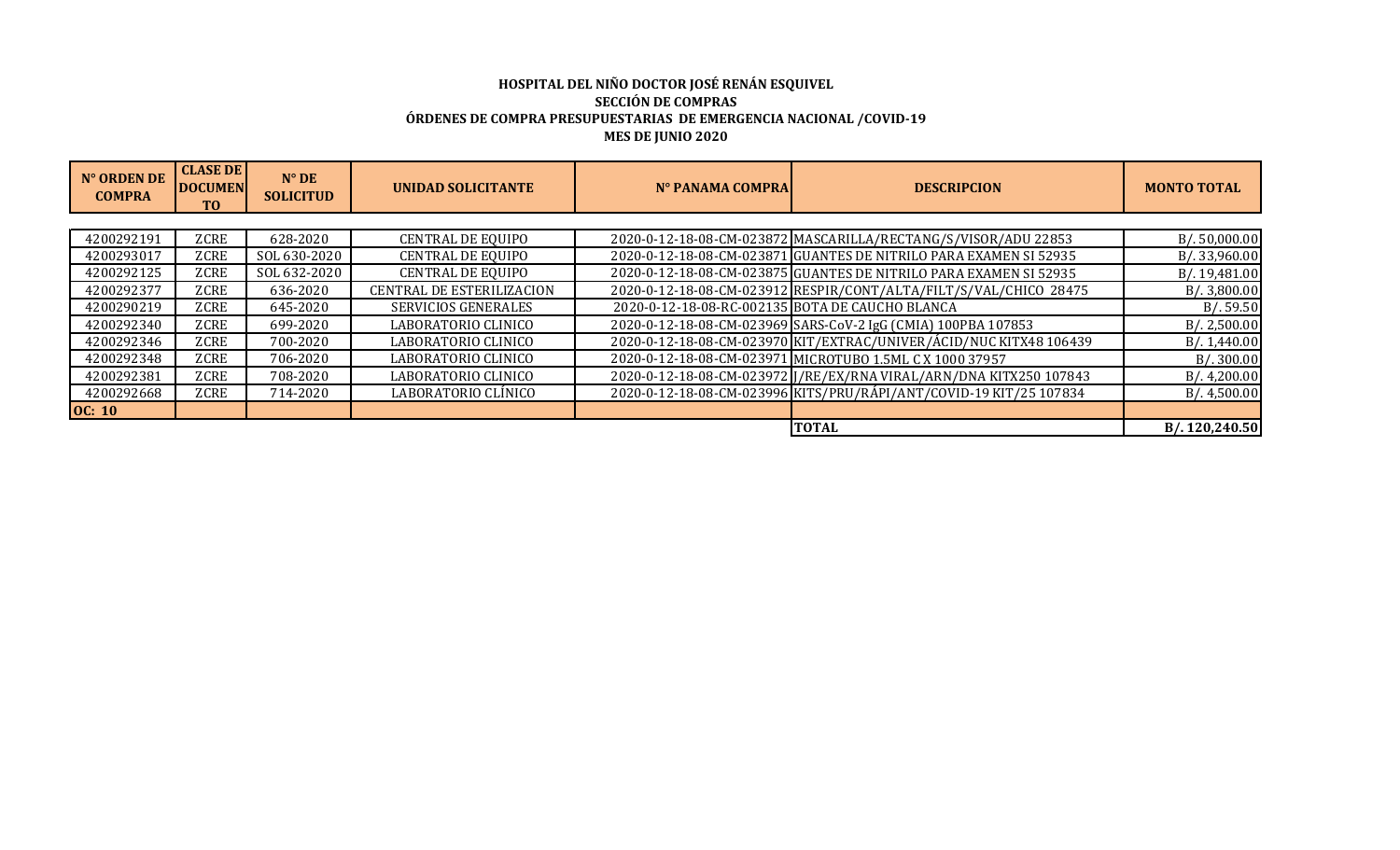#### **HOSPITAL DEL NIÑO DOCTOR JOSÉ RENÁN ESQUIVEL SECCIÓN DE COMPRAS ÓRDENES DE COMPRA FINANCIERA MES DE JUNIO 2020**

| N° ORDEN DE<br><b>COMPRA</b> | <b>CASE DE</b><br><b>NTO</b> | DOCUME   N° DE SOLICITUD | <b>UNIDAD SOLICITANTE</b> | N° PANAMA COMPRA                          | <b>DESCRIPCION</b>                                                                                                                     | <b>MONTO TOTAL</b>   |
|------------------------------|------------------------------|--------------------------|---------------------------|-------------------------------------------|----------------------------------------------------------------------------------------------------------------------------------------|----------------------|
| 4800058018                   | ZCRF                         | SF-047-20                | <b>FARMACIA</b>           |                                           | 2020-0-12-18-08-CM-023774 LEVETIRACETAM 100 MG/ML SOLUCIÓN 101680                                                                      | 19,020.00            |
| 4800058019                   | ZCRF                         | SF-047-20                | <b>FARMACIA</b>           |                                           | 2020-0-12-18-08-CM-023774 DICLOXACILINA, 250 MG / 5 ML 10762                                                                           | 2,070.00             |
| 4800058021                   | ZCRF                         | SF-047-20                | <b>FARMACIA</b>           |                                           | 2020-0-12-18-08-CM-023774 HIDRÓXI/HIER/50mg/ml FRC/30ML C/U 103177                                                                     | 2,325.00             |
|                              | ZCRF                         | SF-224-20                | <b>FARMACIA</b>           |                                           |                                                                                                                                        |                      |
| 4800058028<br>4800058035     | ZCRF                         | 608-2020                 | CENTRAL DE ESTERILIZACIÓN |                                           | 2020-0-12-18-08-CM-023886 PALMITATO DE CLINDAMICINA, 75 MG/ 10778<br>2020-0-12-18-08-CM-023862 SENSOR DE TEMPERATURA RECTAL 102952-ACC | 3,010.50<br>9,612.00 |
|                              | ZCRF                         | 606-2020                 | CENTRAL DE ESTERILIZACIÓN |                                           |                                                                                                                                        |                      |
| 4800058036                   |                              |                          | <b>INFORMÁTICA</b>        |                                           | 2020-0-12-18-08-CM-023859 INDICADOR QUIMICO EN TIRA PARA VA 102627                                                                     | 7,200.00             |
| 4800058053                   | ZCRF                         | CRS-036-2020             |                           |                                           | 2020-0-12-18-08-CM-023798 SERVICIOS COMERCIALES CENTRO DE SERVICIO                                                                     | 22,408.90            |
| 4800058063                   | ZCRF                         | SOL: 638-202             | ALMACÉN                   |                                           | 2020-0-12-18-08-CM-023899 BOLSAS PLASTICA TRANSPARENTES                                                                                | 1,600.00             |
| 4800058093                   | ZCRF                         | SOL:074-2020             | <b>INHALOTERAPIA</b>      |                                           | 2020-0-12-18-08-CM-023907 MASCARILLA PARA TRAQUEOSTOMIA PED 102673                                                                     | 2,000.00             |
| 4800058094                   | ZCRF                         | SF-052-20                | <b>FARMACIA</b>           |                                           | 2020-0-12-18-08-CM-023843 PROPIONATO DE FLUTICASONA 125 MCG 103635                                                                     | 13,900.00            |
| 4800058096                   | ZCRF                         | SF-052-20                | <b>FARMACIA</b>           |                                           | 2020-0-12-18-08-CM-023843 Furoato/Flutica/27.5mcg FCO/120DO 103634                                                                     | 7,960.00             |
| 4800058107                   | ZCRF                         | SF-095-20                | <b>FARMACIA</b>           |                                           | 2020-0-12-18-08-CM-023853 HIDROCORTISONA (SUCCINATO SODICO) 12132                                                                      | 3,120.00             |
| 4800058127                   | ZCRF                         | SOL:090-2020             | <b>INHALOTERAPIA</b>      |                                           | 2020-0-12-18-08-CM-023914 FLUJOMETRO 0-25 LPM 105696-ACC                                                                               | 1,395.00             |
| 4800058135                   | ZCRF                         | SOL:095-2020             | INHALOTERAPIA             |                                           | 2020-0-12-18-08-CM-023921 MASCA/P/OXI/S/BOL/RES/PED/EST 102671                                                                         | 6,360.00             |
| 4800058136                   | ZCRF                         | SF-013-20                | <b>FARMACIA</b>           |                                           | 2020-0-12-18-08-CM-023850 VIGABATRINA 500 MG. COMPRIMIDO 12042                                                                         | 15,300.00            |
| 4800058150                   | ZCRF                         | SF-132-20                | <b>FARMACIA</b>           |                                           | 2020-0-12-18-08-CM-023866 TACROLIMUS 1 MG CÁPSULA, V.O. 11182                                                                          | 29,250.00            |
| 4800058160                   | ZCRF                         | SOL:643-2020             | SALÓN DE OPERACIONES      |                                           | 2020-0-12-18-08CM-023870 SISTEMA ENDOVASCULAR PARA RE-DIRE 104906                                                                      | 18,000.00            |
| 4800058162                   | ZCRF                         | SOL:080-2020             | INHALOTERAPIA             |                                           | 2020-0-12-18-08-LP-023746 CANULA NASAL AJUSTABLE PARA ADMIN 104346                                                                     | 50,075.00            |
| 4800058163                   | <b>ZCRF</b>                  | SOL. 603-20              | AUDIOLOGÍA Y FONIATRÍA    |                                           | 2020-0-12-18-08-CM-023864 PUNTA DE SONDA TITAN 03055                                                                                   | 13,822.63            |
| 4800058166                   | ZCRF                         | SOL:248-2020             | SALÓN DE OPERACIONES      |                                           | 2020-0-12-18-08-CM-023923 CLAVO INTRAMEDULAR ELASTICO 48896                                                                            | 5,500.00             |
| 4800058168                   | ZCRF                         | SOL: 248-202             | SALÓN DE OPERACIONES      |                                           | 2020-0-12-18-08-CM-023924 TORNILLO OSEO TRONCO CONICO CORT 31475                                                                       | 3,450.00             |
| 4800058181                   | ZCRF                         | ADM-N-108                | OFICINA DE ADMINISTRACIÓN | 2020-0-12-18-08-CM-023836 EXAMEN ESPECIAL |                                                                                                                                        | 370.00               |
| 4800058183                   | ZCRF                         | ADM-N-104                | OFICINA DE ADMINISTRACIÓN | 2020-0-12-18-08-CM-023931 EXAMEN ESPECIAL |                                                                                                                                        | 124.00               |
| 4800058184                   | ZCRF                         | ADM-N-109                | OFICINA DE ADMINISTRACIÓN | 2020-0-12-18-08-CM-023932 EXAMEN ESPECIAL |                                                                                                                                        | 370.00               |
| 4800058185                   | ZCRF                         | ADM-N-111                | OFICINA DE ADMINISTRACIÓN | 2020-0-12-18-08-CM-023933 EXAMEN ESPECIAL |                                                                                                                                        | 750.60               |
| 4800058186                   | ZCRF                         | ADM-N-112                | OFICINA DE ADMINISTRACIÓN | 2020-0-12-18-08-CM-023936 EXAMEN ESPECIAL |                                                                                                                                        | 370.00               |
| 4800058189                   | ZCRF                         | SF-051-20                | <b>FARMACIA</b>           |                                           | 2020-0-12-18-08-CM-023834 LÁGRIMAS ARTIFICIALES QUE CONT PO 10898                                                                      | 7,910.00             |
| 4800058190                   | ZCRF                         | SF-051-20                | <b>FARMACIA</b>           |                                           | 2020-0-12-18-08-CM-023834 PREDNISOLONA/3mg/ml/JAR/FCO/15ml 11041                                                                       | 3,288.00             |
| 4800058191                   | ZCRF                         | SF-051-20                | <b>FARMACIA</b>           |                                           | 2020-0-12-18-08-CM-023834 SULFATO DE ZINC HEPTAHIDRATADO 10 103999                                                                     | 1,825.00             |
| 4800058192                   | ZCRF                         | SF-051-20                | <b>FARMACIA</b>           |                                           | 2020-0-12-18-08-CM-023834 ESOMEPRAZOL MAGNESIO TRIHIDRATADO 102692                                                                     | 350.00               |
| 4800058300                   | <b>ZCRF</b>                  | SOL 655-2020             | LAVANDERÍA Y ROPERÍA      |                                           | 2020-0-12-18-08-CM-023986 KITS REPARACIÓN VALVULA MEDIDORA SUPERIO                                                                     | 328.24               |
|                              |                              |                          |                           |                                           |                                                                                                                                        |                      |

|  | <b>OC: 31</b> |  |  |  |  | IUIAL | ---- |
|--|---------------|--|--|--|--|-------|------|
|--|---------------|--|--|--|--|-------|------|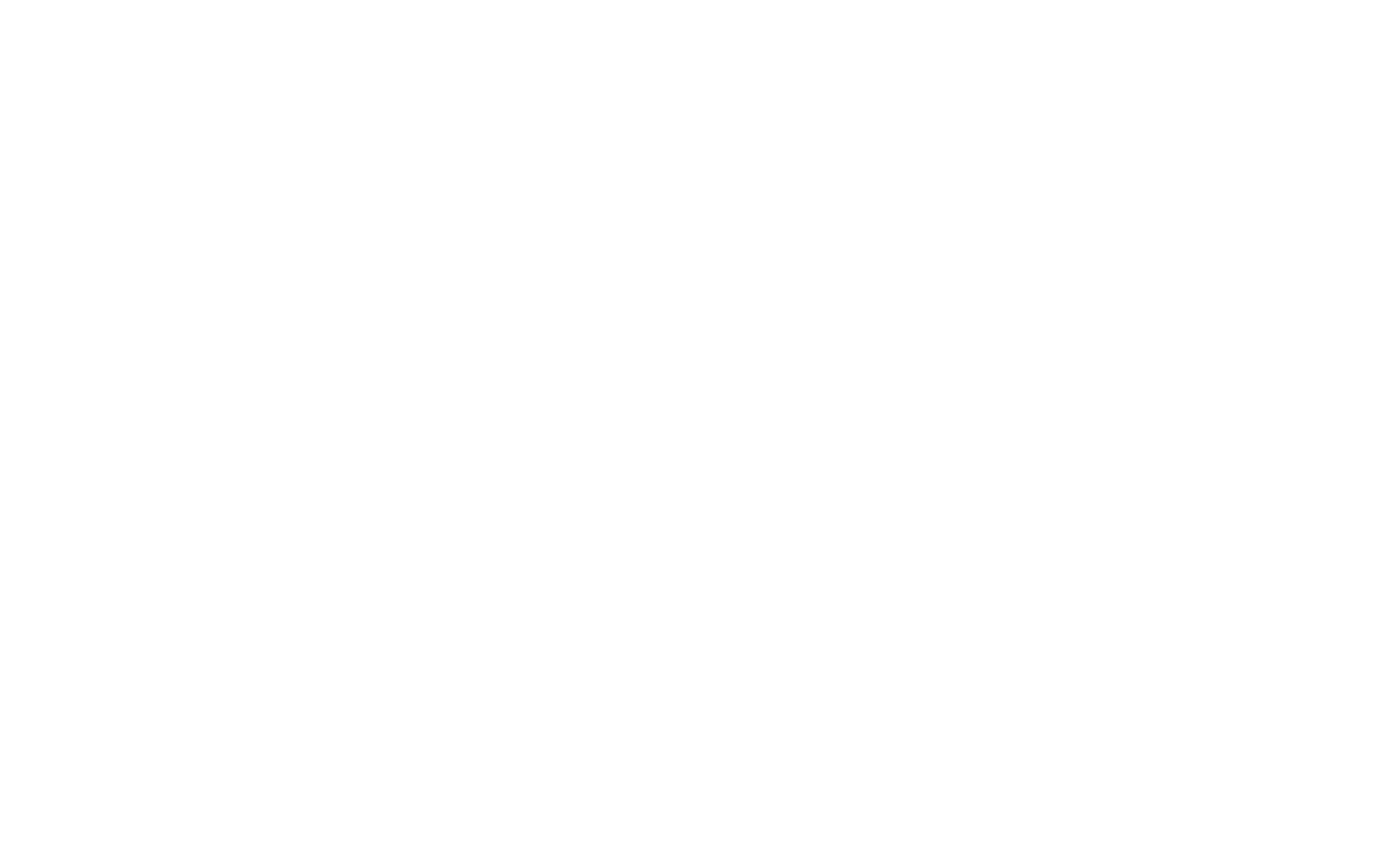### **HOSPITAL DEL NIÑO DOCTOR JOSÉ RENÁN ESQUIVEL SECCIÓN DE COMPRAS ÓRDENES DE COMPRA PRESUPUESTARIAS MES DE JUNIO 2020**

| $N^{\circ}$ ORDEN DE | <b>CASE DE</b><br><b>COMPRA DOCUMENTO</b> | $N^{\circ}$ DE<br><b>SOLICITUD</b> | <b>UNIDAD SOLICITANTE</b>                   | N° PANAMA COMPRA                                | <b>DESCRIPCION</b>                                                  | <b>MONTO TOTAL</b> |
|----------------------|-------------------------------------------|------------------------------------|---------------------------------------------|-------------------------------------------------|---------------------------------------------------------------------|--------------------|
|                      |                                           |                                    |                                             |                                                 |                                                                     |                    |
| 4200290177           | ZCRE                                      | 047-2020                           | PATOLOGIA                                   |                                                 | 2020-0-12-18-08-CM-023877 XILOL. R.A TANQUE POR 5 GALONES 34040     | B/. 2,754.50       |
| 4200290179           | <b>ZCRE</b>                               | 234-2020                           | ODONTOLOGIA                                 |                                                 | 2020-0-12-18-08-CM-023870 INSTRUMENTO PARA COLOCACIÓN DE OB 104478  | B/. 19,752.50      |
| 4200290201           | <b>ZCRE</b>                               | 327-2020                           | <b>SALON DE OPERACIONES</b>                 |                                                 | 2020-0-12-18-08-CM-023882 CUBIERTA ESTERI/S/A/15X100/C/GEL 104160   | B/.425.00          |
| 4200290215           | <b>ZCRE</b>                               | 234-2020                           | ODONTOLOGIA                                 |                                                 | 2020-0-12-18-08-CM-023870 CEMENTO OBTURADOR DE ENDODONCIA 107059    | B/.1,311.00        |
| 4200290231           | <b>ZCRE</b>                               | 234-2020                           | ODONTOLOGIA                                 |                                                 | 2020-0-12-18-08-CM-023870 LIDOCA/O MEPIVA/2%/CAR/1.8ML CJ/50 70026  | B/.1,424.76        |
| 4200290240           | <b>ZCRE</b>                               | 234-2020                           | <b>ODONTOLOGIA</b>                          |                                                 | 2020-0-12-18-08-CM-023870 DETERGENTE LIQUIDO CON ENZIMAS 105505     | B/.540.00          |
| 4200290246           | <b>ZCRE</b>                               | 234-2020                           | ODONTOLOGIA                                 |                                                 | 2020-0-12-18-08-CM-023870 HOJA DE BISTURI DE ACERO AL CARBO 22908   | B/.234.00          |
| 4200290269           | <b>ZCRE</b>                               | SF-207-2020                        | <b>FARMACIA</b>                             |                                                 | 2020-0-12-18-08-CM-023887 METOTREXATE 25 mg/ml soluc/isotó 10097    | B/.1,438.00        |
| 4200290270           | <b>ZCRE</b>                               | NUT 022-2020                       | NUTRICION Y DIETETICA                       |                                                 | 2020-0-12-18-08-CM-023883 JAMON DE PAVO 4X4 EN REBANADAS PAQ.1 LBS  | B/.4,460.00        |
| 4200290272           | <b>ZCRE</b>                               | 156-2020                           | <b>ESTADISTICA</b>                          |                                                 | 2020-0-12-18-08-CM-023888 FORMULARIO/CONSENT/HOSPI/MED-QUIR PAD100  | B/.469.70          |
| 4200290280           | ZCRE                                      | SF-233-2020                        | <b>FARMACIA</b>                             |                                                 | 2020-0-12-18-08-CM-023880 SULFATO DE BLEOMICINA 15 U.I, POL 10816   | B/.4,165.00        |
| 4200290281           | <b>ZCRE</b>                               | 156-2020                           | <b>ESTADISTICA</b>                          |                                                 | 2020-0-12-18-08-CM-023889 FORMU/CONSENT/INFORMADO/HOSPT/PACIEN/NEO  | B/.587.50          |
| 4200290287           | ZCRE                                      | SF-236-2020                        | <b>FARMACIA</b>                             |                                                 | 2020-0-12-18-08-CM-023878 ENVASE(GALON) SEMITRANSPARENTE C/TAPA     | B/.400.00          |
| 4200290291           | ZCRE                                      | 498-2020                           | <b>GENETICA</b>                             |                                                 | 2020-0-12-18-08-CM-023879 GLUCOSA 6 FOSFATO DESHIDROGENASA 101379   | B/.5,200.00        |
| 4200290315           | <b>ZCRE</b>                               | 652-2020                           | MANTENIMIENTO                               |                                                 | 2020-0-12-18-08-CM-023890 PILOTO DE ENCENDIDO DE QUEMADOR AMERICAN  | B/.997.00          |
| 4200290346           | <b>ZCRE</b>                               | 601-2020                           | <b>CENTRAL DE ESTERILIZACION</b>            |                                                 | 2020-0-12-18-08-CM-023874 JUEGO DE BOLSA DESECHABLE PARA CA 23318   | B/.165.00          |
| 4200290436           | <b>ZCRE</b>                               | SF-058-2020                        | <b>FARMACIA</b>                             |                                                 | 2020-0-12-18-08-CM-023803 TRITICUM VULGARE /FENOXIETANOL 15 11668   | B/.5,300.00        |
| 4200290473           | <b>ZCRE</b>                               | 622-2020                           | NUTRICION Y DIETETICA                       | 2020-0-12-18-08-CM-023897 REVOLVEDORES DE CAFÉ  |                                                                     | B/.4,193.90        |
| 4200290475           | ZCRE                                      | CRS-116-2020                       | OFICINA DE CALIDAD Y SEGURIDAD DEL PACIENTE |                                                 | 2020-0-12-18-08-CM-023892 SERVICIO DE DIAGNÓSTICO Y PRUEBAS EN MAQ  | B/.1,000.00        |
| 4200290478           | <b>ZCRE</b>                               | 053-2020                           | <b>INFORMATICA</b>                          | 2020-0-12-18-08-CM-023898 TINTA EPSON T140120AL |                                                                     | B/.1,273.05        |
| 4200290484           | ZCRE                                      | 291-2020                           | <b>CENTRAL DE ESTERILIZACION</b>            |                                                 | 2020-0-12-18-08-LP-023630 CONECTOR CON BURETA PARA BOMBA 105743     | B/.172,260.00      |
| 4200290485           | <b>ZCRE</b>                               | 158-2020                           | <b>ESTADISTICA</b>                          |                                                 | 2020-0-12-18-08-CM-023891 FOLDER/HIST/CLINICO/IMPR/ 81/2X11CJX100   | B/.5,000.00        |
| 4200290496           | <b>ZCRE</b>                               | 596-2020                           | <b>CENTRAL DE ESTERILIZACION</b>            |                                                 | 2020-0-12-18-08-CM-023787 MASCARILLA RECTANGULAR DE 3 PLIEG 33589   | B/.18,000.00       |
| 4200290594           | <b>ZCRE</b>                               | 612-2020                           | OFICINA DE ENFERMERIA                       |                                                 | 2020-0-12-18-08-CM-023901 ETIQUETA ENGOMADA P/VENOCLISIS ROLL/1000  | B/.4,500.00        |
| 4200290628           | <b>ZCRE</b>                               | SF-127-2020                        | <b>FARMACIA</b>                             |                                                 | 2020-0-12-18-08-CM-023792 ADALIMUMAB 40 MG / 0.8 ML, SOLUCIÓ 102209 | B/.25,440.00       |
| <b>OC:25</b>         |                                           |                                    |                                             |                                                 | <b>SUB-TOTAL:</b>                                                   | B/.281,290.91      |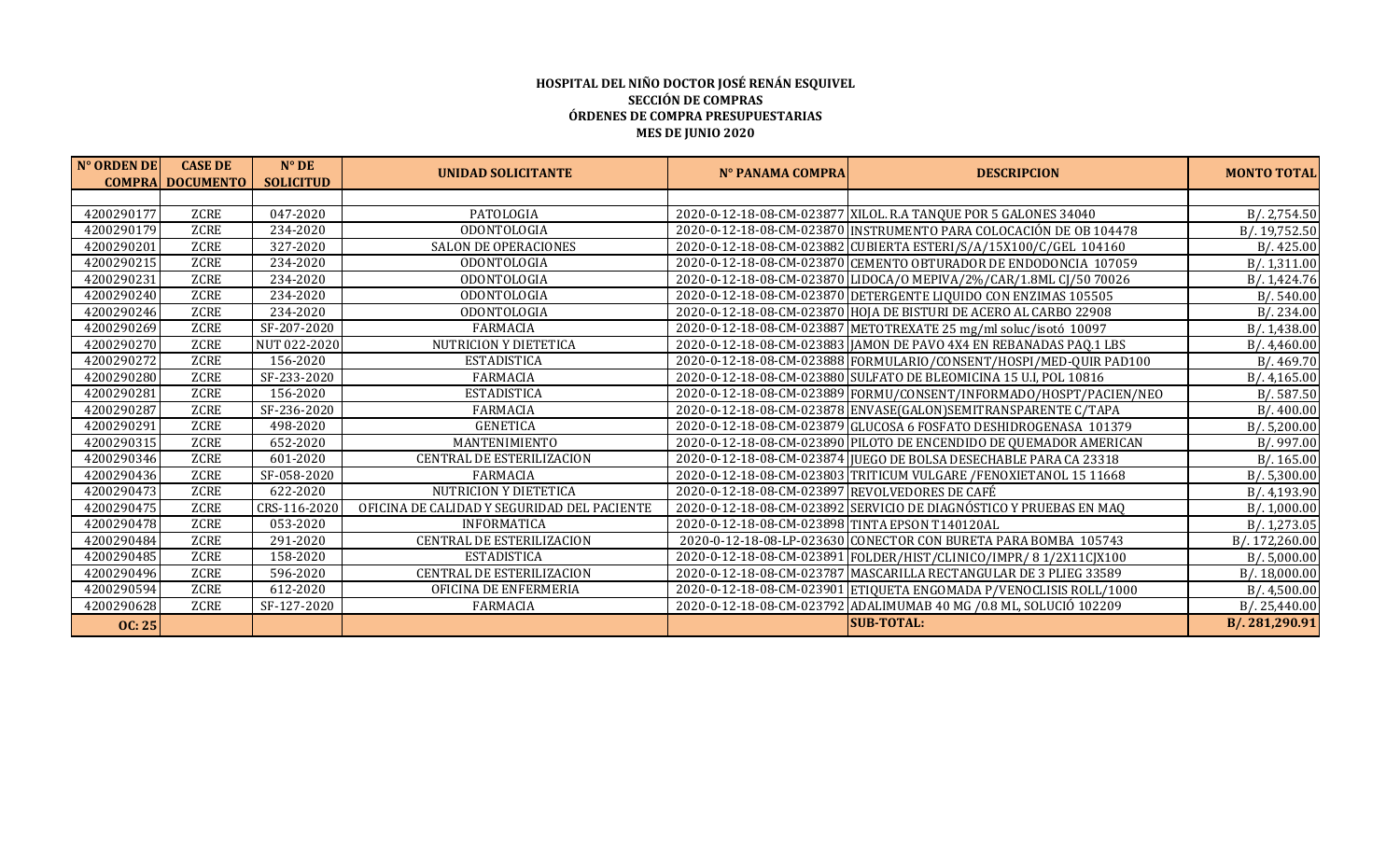### **HOSPITAL DEL NIÑO DOCTOR JOSÉ RENÁN ESQUIVEL SECCIÓN DE COMPRAS ÓRDENES DE COMPRA PRESUPUESTARIAS MES DE JUNIO 2020**

| N° ORDEN DE  | <b>CASE DE</b><br><b>COMPRA DOCUMENTO</b> | $N^{\circ}$ DE<br><b>SOLICITUD</b> | <b>UNIDAD SOLICITANTE</b>           | N° PANAMA COMPRA                              | <b>DESCRIPCION</b>                                                 | <b>MONTO TOTAL</b> |
|--------------|-------------------------------------------|------------------------------------|-------------------------------------|-----------------------------------------------|--------------------------------------------------------------------|--------------------|
|              |                                           |                                    |                                     |                                               | <b>SUB-TOTAL:</b>                                                  | B/.281,290.91      |
| 4200290664   | ZCRE                                      | 354-2020                           | NEONATOLOGIA                        |                                               | 2020-0-12-18-08-CM-023902 EPICRISIS NEONATAL PAD/50                | B/.810.00          |
| 4200290776   | ZCRE                                      | 113-2020                           | TRASPLANTE DE MEDULA OSEA           |                                               | 2020-0-12-18-08-CM-023903 BOLSA/PREPARA/NUTRI/PARENT/3000ML 12239  | B/. 1, 200.00      |
| 4200290826   | <b>ZCRE</b>                               | CRS-126-2020                       | <b>BIOMEDICA</b>                    |                                               | 2020-0-12-18-08-CM-023905 MANT Y REP DE MAQ Y OTROS EQUIPOS        | B/.970.00          |
| 4200290877   | <b>ZCRE</b>                               | SF-167-2020                        | <b>FARMACIA</b>                     |                                               | 2020-0-12-18-08-CM-023842 HORMONA DE CRECIMIENTO (SOMATOTRO 103586 | B/.37,188.00       |
| 4200290878   | <b>ZCRE</b>                               | SF-059-2020                        | <b>FARMACIA</b>                     |                                               | 2020-0-12-18-08-CM-023881 PARACETAMOL/(ACET)250MG/SUPO/PEDI 10818  | B/.460.00          |
| 4200290880   | ZCRE                                      | SF-123-2020                        | <b>FARMACIA</b>                     |                                               | 2020-0-12-18-08-LP-023778 CASPOFUNGINA, 50 MG, POLVO LIOFIL 10319  | B/.39,800.00       |
| 4200290893   | <b>ZCRE</b>                               | 111-2020                           | <b>INHALOTERAPIA</b>                |                                               | 2020-0-12-18-08-CM-023906 SISTEMA/ASPI/MUES/MUCO/TRAMP/40CC 24099  | B/.3,160.00        |
| 4200290959   | ZCRE                                      | 121-2020                           | <b>GENETICA</b>                     |                                               | 2020-0-12-18-08-LP-023631 PRUEBA DE TRIPSINA INMUNOREACTIVA 105849 | B/.150,130.00      |
| 4200291022   | <b>ZCRE</b>                               | CRS-170-2020                       | <b>BIOMEDICA</b>                    |                                               | 2020-0-12-18-08-CM-023908 SERVICIO DE SUMINISTRO PARA INSTALACIÓN  | B/.2,249.45        |
| 4200291045   | <b>ZCRE</b>                               | 689-2020                           | <b>ALMACEN</b>                      | 2020-0-12-18-08-RC-002136 AGUA GARRAFÓN 5 GAL |                                                                    | B/.3,780.00        |
| 4200291046   | <b>ZCRE</b>                               | 012-2020                           | LABORATORIO DE HEMATOLOGIA ESPECIAL |                                               | 2020-0-12-18-08-CM-023893 PUNTAS CON FILTRO 0.5-10UL C X 10 37950  | B/.2,970.00        |
| 4200291089   | ZCRE                                      | CRS-057-2020                       | <b>BIOMEDICA</b>                    |                                               | 2020-0-12-18-08-CM-023911 SERVICIO DE SUMINISTRO PARA INSTALACIÓN  | B/.525.00          |
| 4200291119   | ZCRE                                      | 012-2020                           | LABORATORIO DE HEMATOLOGIA ESPECIAL |                                               | 2020-0-12-18-08-CM-023895 VIALES CRIOGÉNICOS O MICRO TUBOS 36356   | B/0.640.00         |
| 4200291135   | ZCRE                                      | 012-2020                           | LABORATORIO DE HEMATOLOGIA ESPECIAL |                                               | 2020-0-12-18-08-CM-023894 MICROTUBOS CON EDTA CAJA X 100 34939     | B/.222.00          |
| 4200291187   | ZCRE                                      | CRS-064-2020                       | <b>BIOMEDICA</b>                    |                                               | 2020-0-12-18-08-CM-023916 SERVIC. INSTAL CONFIG Y CALIBRAC EQUIPOS | B/.1,750.00        |
| 4200291259   | <b>ZCRE</b>                               | 597-2020                           | <b>CENTRAL DE ESTERILIZACION</b>    |                                               | 2020-0-12-18-08-CM-023785 MASCARILLA/RECTANG/S/VISOR/ADU 22853     | B/.24,000.00       |
| 4200291285   | ZCRE                                      | SF-151-2020                        | <b>FARMACIA</b>                     |                                               | 2020-0-12-18-08-CM-023855 GANCICLOVIR, 500 MG, POLVO LIOFIL 10239  | B/. 13,997.50      |
| 4200291292   | ZCRE                                      | SF-004-2020                        | <b>FARMACIA</b>                     |                                               | 2020-0-12-18-08-CM-023867 FACTOR IX DE COAGULACIÓN VIAL/5ML 106810 | B/.42,750.00       |
| 4200291293   | <b>ZCRE</b>                               | CRS-091-2020                       | <b>SALON DE OPERACIONES</b>         | 2020-0-12-18-08-CM-023869 ALQUILERES          |                                                                    | B/.11,286.00       |
| 4200291332   | <b>ZCRE</b>                               | CRS-053-20                         | <b>BIOMÉDICA</b>                    |                                               | 2020-0-12-18-08-CM-023925 SERVICIO DE DIAGNÓSTICO Y PRUEBAS EN MAQ | B/.5,900.10        |
| 4200291430   | <b>ZCRE</b>                               | NUT 033-2020                       | <b>NUTRICION Y DIETETICA</b>        | 2020-0-12-18-08-CM-023927 PEREJIL             |                                                                    | B/.4,900.00        |
| 4200291471   | <b>ZCRE</b>                               | NUT 687-2020                       | <b>NUTRICION Y DIETETICA</b>        |                                               | 2020-0-12-18-08-CM-023928 DELANTALES DESECHABLES/POLIETILEN 24X42  | B/.1,147.50        |
| 4200291478   | <b>ZCRE</b>                               | CRS-125-2020                       | NUTRICIÓN Y DIETÉTICA               |                                               | 2020-0-12-18-08-CM-023926 SUMI. E INSTAL. CORT. VERTI. DE PVC      | B/.1,735.00        |
| 4200291568   | ZCRE                                      | CRS-062-2020                       | <b>BIOMEDICA</b>                    |                                               | 2020-0-12-18-08-CM-023919 SERVIC. INSTAL CONFIG Y CALIBRAC EQUIPOS | B/.2,310.00        |
| 4200291692   | ZCRE                                      | CRS-124-2020                       | MANTENIMIENTO                       |                                               | 2020-0-12-18-08-CM-023947 MANTENIMIENTO Y REPARACIÓN DE EDIFICIOS  | B/.1,950.00        |
| <b>OC:25</b> |                                           |                                    |                                     |                                               | <b>SUB-TOTAL:</b>                                                  | B/.637,121.46      |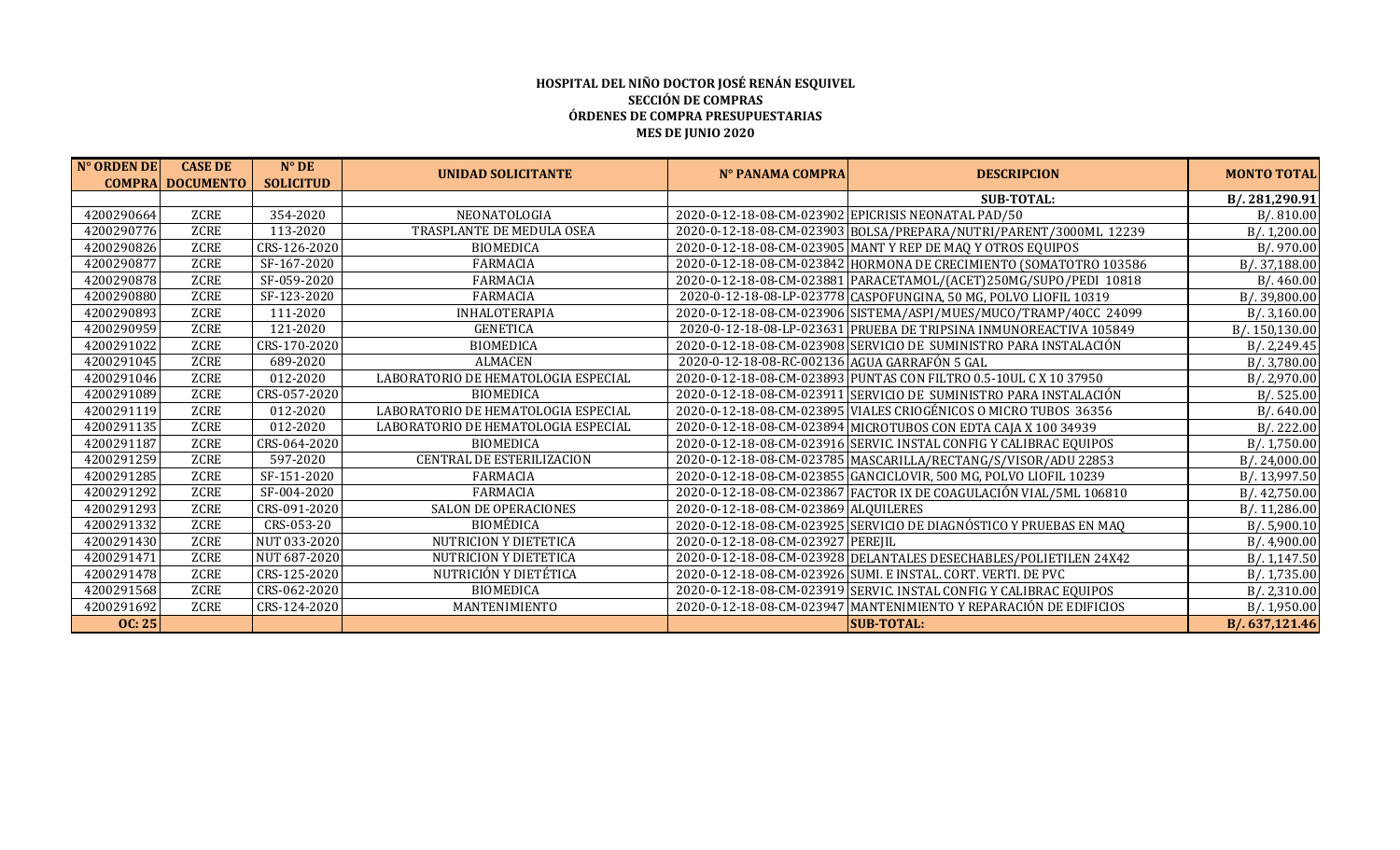### **HOSPITAL DEL NIÑO DOCTOR JOSÉ RENÁN ESQUIVEL SECCIÓN DE COMPRAS ÓRDENES DE COMPRA PRESUPUESTARIAS MES DE JUNIO 2020**

| N° ORDEN DE  | <b>CASE DE</b>          | $N^{\circ}$ DE   | <b>UNIDAD SOLICITANTE</b>    | N° PANAMA COMPRA                                  | <b>DESCRIPCION</b>                                                 | <b>MONTO TOTAL</b> |
|--------------|-------------------------|------------------|------------------------------|---------------------------------------------------|--------------------------------------------------------------------|--------------------|
|              | <b>COMPRA DOCUMENTO</b> | <b>SOLICITUD</b> |                              |                                                   |                                                                    |                    |
|              |                         |                  |                              |                                                   | <b>SUB-TOTAL</b>                                                   | B/. 637,121.46     |
| 4200291764   | ZCRE                    | 156-2020         | <b>ESTADISTICA</b>           |                                                   | 2020-0-12-18-08-CM-023949 FORMU. CONSENTI. INFORM. PUNCION LUMBAR  | B/.230.10          |
| 4200291779   | ZCRE                    | CRS-063-2020     | <b>BIOMEDICA</b>             |                                                   | 2020-0-12-18-08-CM-023920 SERVIC. INSTAL CONFIG Y CALIBRAC EQUIPOS | B/.2,900.00        |
| 4200291839   | ZCRE                    | SOL-024-20       | ASEO Y MENSAJERÍA            |                                                   | 2020-0-12-18-08-CM-023950 CESTO DE BASURA DE 10 GALONES BLANCO     | B/.568.80          |
| 4200291871   | <b>ZCRE</b>             | 389-2020         | <b>BIOMEDICA</b>             |                                                   | 2020-0-12-18-08-CM-023955 ELECTR/PLATA CARC/RO/(ANODO) 105085-REP  | B/0.6,115.36       |
| 4200291989   | ZCRE                    | CRS-172-2020     | TRANSPORTE                   |                                                   | 2020-0-12-18-08-CM-023958 SUM E INSTALACIÓN DE PIEZAS              | B/.839.00          |
| 4200292015   | ZCRE                    | NUT 703-2020     | NUTRICION Y DIETETICA        |                                                   | 2020-0-12-18-08-CM-023959 FORMULA LACTEA DE CRECI LTA 1500gr 90113 | B/. 1,724.16       |
| 4200292058   | ZCRE                    | 142-2020         | <b>BIOMEDICA</b>             |                                                   | 2020-0-12-18-08-CM-023952 VAPORIZADOR SEVOFLUORANE 102891-REP      | B/0.6,400.00       |
| 4200292195   | ZCRE                    | SOL 690-2020     | <b>QUEMADOS SALA GENERAL</b> |                                                   | 2020-0-12-18-08-CM-023964 GASA CON TRIBROMOFENATO DE BISMUT 101207 | B/.1,650.00        |
| 4200292222   | <b>ZCRE</b>             | Sol:698-2020     | SALÓN DE OPERACIONES         |                                                   | 2020-0-12-18-08-CM-023966 IMPLANTES PARA FUSIÓN INTERSOMÁTI 50227  | B/.3,150.00        |
| 4200292225   | ZCRE                    | SF-162-20        | <b>FARMACIA</b>              |                                                   | 2020-0-12-18-08-LP-023844 CAFEÍ/CITRA/20mg/ml Sol/Vial/3ml 107189  | B/. 112,500.00     |
| 4200292238   | ZCRE                    | 465-2020         | LABORATORIO CLÍNICO          | 2020-0-12-18-08-CM-020440 PRUEBAS PCR REAL/TIME   |                                                                    | B/.50,000.00       |
| 4200292241   | ZCRE                    | CRS-118-20       | <b>BIOMÉDICA</b>             |                                                   | 2020-0-12-18-08-CM-023953 MANT Y REP DE MAQ Y OTROS EQUIPOS        | B/.1,285.00        |
| 4200292256   | <b>ZCRE</b>             | 105-2020         | <b>INHALOTERAPIA</b>         |                                                   | 2020-0-12-18-08-CM-023968 MASCARA DE TIENDA PARA OXÍGENO DE 100037 | B/.1,850.00        |
| 4200292299   | <b>ZCRE</b>             | SOL 613-2020     | RELACIONES PÚBLICAS          |                                                   | 2020-0-12-18-08-CM-023960 CINTILLO D/PLÁSTICO SENCILLO COLOR VERDE | B/.1,250.00        |
| 4200292329   | ZCRE                    | SOL 691-2020     | QUEMADOS SALA GENERAL        |                                                   | 2020-0-12-18-08-CM-023965 APÓSITO A BASE DE COLÁGENO Y ALGI 100570 | B/.310.50          |
| 4200292338   | ZCRE                    | SOL 613-2020     | RELACIONES PÚBLICAS          |                                                   | 2020-0-12-18-08-CM-023961 CORDONES IMPR. PARA COLGAR PORTACARNET   | B/.1,900.00        |
| 4200292345   | <b>ZCRE</b>             | SOL 613-2020     | RELACIONES PÚBLICAS          | 2020-0-12-18-08-CM-023962 LÁMINA PARA PLASTIFICAR |                                                                    | B/0.84.00          |
| 4200292361   | <b>ZCRE</b>             | SOL 363-2020     | <b>DISEÑO</b>                |                                                   | 2020-0-12-18-08-CM-023963 SUMINISTRO E INSTALACION D/AIRES         | B/2,730.00         |
| 4200292407   | ZCRE                    | SOL:692-2020     | UNIDAD DE TERAPIA INTENSIVA  |                                                   | 2020-0-12-18-08-CM-023979 FORMULARIO CONTROL DIARIO PACIENTES T.   | B/.1,200.00        |
| 4200292424   | ZCRE                    | SOL:196-20       | LABORATORIO CLÍNICO          |                                                   | 2020-0-12-18-08-CM-023976 PAPEL BOND BLANCO 8 1/2 X 11             | B/.1,425.00        |
| 4200292429   | <b>ZCRE</b>             | SOL-623-20       | LAVANDERÍA Y ROPERÍA         |                                                   | 2020-0-12-18-08-CM-023980 BOLSA HIDROSOLUBLE TAMAÑO 28"" X 100427  | B/.2,100.00        |
| 4200292454   | ZCRE                    | SOL:195-2020     | LABORATORIO CLÍNICO          |                                                   | 2020-0-12-18-08-CM-023978 ETIQUETAS ENGOMADAS IMPRESIÓN TÉRMICA    | B/.1,650.00        |
| 4200292456   | ZCRE                    | SOL:202-2020     | LABORATORIO CLÍNICO          |                                                   | 2020-0-12-18-08-CM-023981 SOLUBILIDAD DE LA HEMOGLOBINA JUE 33594  | B/0.60.00          |
| 4200292458   | ZCRE                    | 386-20           | GENÉTICA                     |                                                   | 2020-0-12-18-08-CM-023974 CUBETAS HEMOCUE CAJA X 200 37022         | B/0.683.10         |
| 4200292464   | ZCRE                    | CRS-160-20       | <b>BIOMÉDICA</b>             |                                                   | 2020-0-12-18-08-CM-023954 SERVICIO DE REPARACIÓN DE EQUIPO DE FABR | B/.3,450.00        |
| <b>OC:25</b> |                         |                  |                              |                                                   | <b>SUB-TOTAL:</b>                                                  | B/.843,176.48      |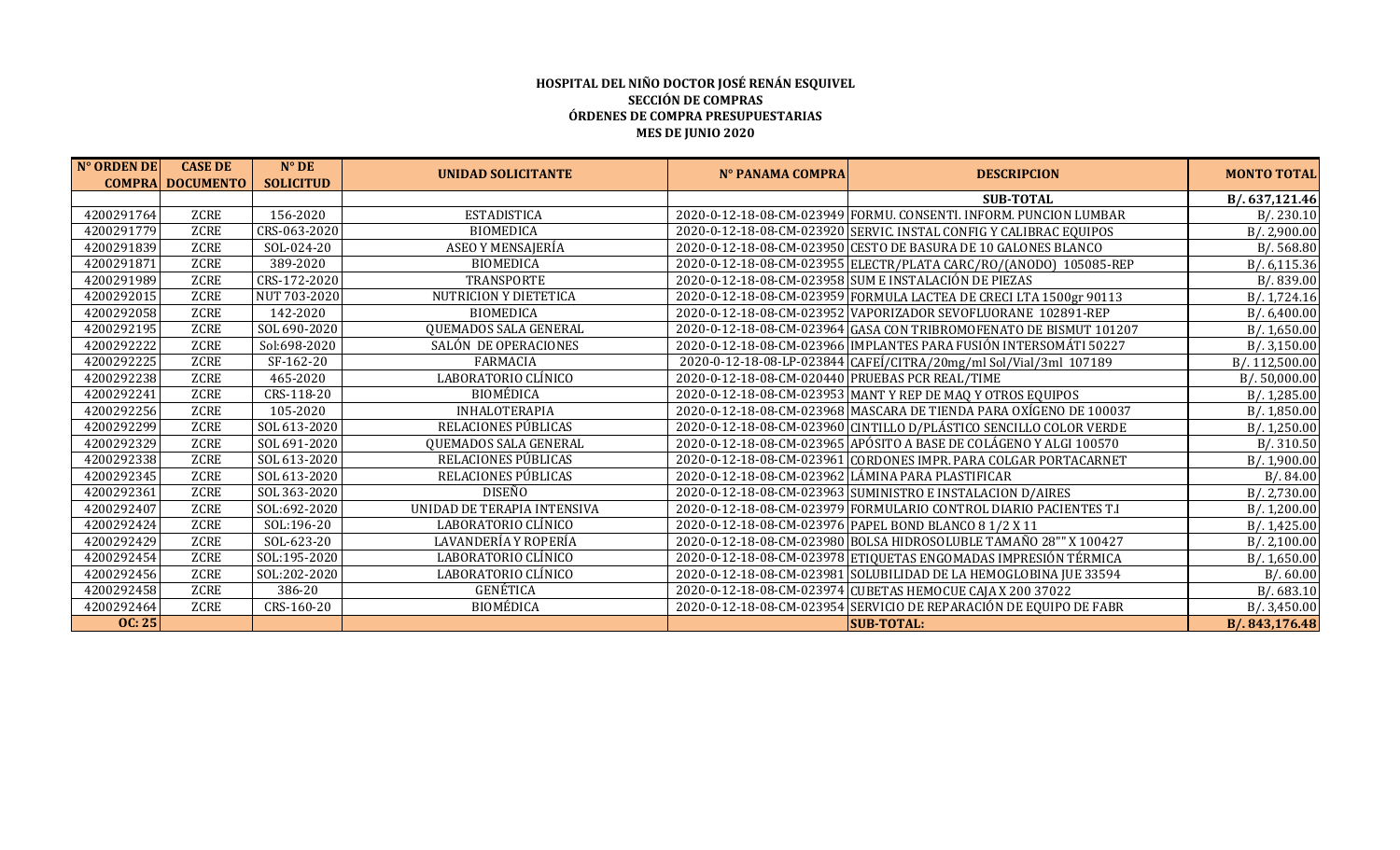### **MES DE JUNIO 2020 HOSPITAL DEL NIÑO DOCTOR JOSÉ RENÁN ESQUIVEL SECCIÓN DE COMPRAS ÓRDENES DE COMPRA PRESUPUESTARIAS**

| N° ORDEN DE    | <b>CASE DE</b>          | $N^{\circ}$ DE   | <b>UNIDAD SOLICITANTE</b> | N° PANAMA COMPRA                     | <b>DESCRIPCION</b>                                                 | <b>MONTO TOTAL</b> |
|----------------|-------------------------|------------------|---------------------------|--------------------------------------|--------------------------------------------------------------------|--------------------|
|                | <b>COMPRA DOCUMENTO</b> | <b>SOLICITUD</b> |                           |                                      |                                                                    |                    |
|                |                         |                  |                           |                                      | <b>SUB-TOTAL:</b>                                                  | B/. 843,176.48     |
| 4200292472     | ZCRE                    | SOL:203-2020     | LABORATORIO CLÍNICO       |                                      | 2020-0-12-18-08-CM-023984 ACEITE DE INMERSION FCO X 100 ML 33892   | B/.3,105.00        |
| 4200292480     | ZCRE                    | SOL:635-2020     | CENTRAL DE ESTERILIZACIÓN |                                      | 2020-0-12-18-08-CM-023873 BOLSA PARA NUTRICION ENTERAL POR 24038   | B/.9,996.00        |
| 4200292481     | ZCRE                    | SOL-193-20       | LABORATORIO CLÍNICO       |                                      | 2020-0-12-18-08-CM-023982 MEDIO DE TRANSPORTE AMIES.AGAR CO 36343  | B/.343.20          |
| 4200292482     | ZCRE                    | 386-20           | GENÉTICA                  |                                      | 2020-0-12-18-08-CM-023973 PUNTAS LARGAS 1 - 10 UL ESTERILES 36880  | B/.276.00          |
| 4200292489     | ZCRE                    | SOL:249-2020     | LABORATORIO CLÍNICO       |                                      | 2020-0-12-18-08-CM-023988 CONTROL DE CALIDAD EXT PARA MICRO 61013  | B/.1,256.55        |
| 4200292497     | ZCRE                    | 064-20           | GENÉTICA                  |                                      | 2020-0-12-18-08-CM-023993 KARYOMAX - COLPEMID EN HBSS 37289        | B/.280.00          |
| 4200292498     | ZCRE                    | 064-20           | <b>GENÉTICA</b>           |                                      | 2020-0-12-18-08-CM-023992 FITOHEMAGLUTININA M 10 ML 37465          | B/0.2,928.00       |
| 4200292507     | ZCRE                    | 145-20           | <b>BIOMÉDICA</b>          |                                      | 2020-0-12-18-08-CM-023990 CARGADOR DE BATERIA (MPACK) CON BATERIA  | B/.1,938.38        |
| 4200292527     | ZCRE                    | 146-20           | <b>BIOMÉDICA</b>          |                                      | 2020-0-12-18-08-CM-023991 CONECTOR MACHO 15 AMP125V.NEMA 5-15P HOS | B/.555.00          |
| 4200292537     | ZCRE                    | CRS-173-2020     | SALÓN DE OPERACIONES      | 2020-0-12-18-08-CM-023989 ALQUILERES |                                                                    | B/.1,800.00        |
| 4200292570     | ZCRE                    | SOL 151-2020     | <b>BIOMÉDICA</b>          |                                      | 2020-0-12-18-08-CM-023994 SENSOR DE OXIGENO PARA VENTI 102098-REP  | B/.4,410.00        |
| 4200292611     | ZCRE                    | SOL-453-20       | <b>BIOMÉDICA</b>          |                                      | 2020-0-12-18-08-CM-023995 VAPORIZADOR SEVOFLUORANE 102891-REP      | B/.5,485.66        |
| 4200292641     | <b>ZCRE</b>             | SOL 208-2020     | LABORATORIO CLÍNICO       |                                      | 2020-0-12-18-08-CM-023987 PLACA/ENSAYO/DET/PATÓG/GASTR C/U 106169  | B/.7,600.00        |
| 4200292653     | ZCRE                    | SOL 447-2020     | <b>BIOMÉDICA</b>          |                                      | 2020-0-12-18-08-CM-023998 FILTRO HEPA CAMARA DE BIOSEGURIDAD       | B/.4,805.00        |
| 4200292664     | ZCRE                    | SOL:176-2020     | CARDIOLOGÍA               |                                      | 2020-0-12-18-08-CM-023997 CUELLO PROTECTOR DE TIROIDES 102826      | B/.100.00          |
| 4200292676     | ZCRE                    | SOL-626-20       | ASEO Y MENSAJERÍA         |                                      | 2020-0-12-18-08-CM-023999 CUBO EXPRIMIDOR CON RUEDAS               | B/.1,138.50        |
| 4200292682     | ZCRE                    | SOL:249-2020     | LABORATORIO CLÍNICO       |                                      | 2020-0-12-18-08-CM-023977 CONTROL DE CALIDAD EXT PARA MICRO 61013  | B/.995.00          |
| 4200292686     | ZCRE                    | SOL 191-2020     | LABORATORIO CLÍNICO       |                                      | 2020-0-12-18-08-CM-023983 SANGREOCULTA EN HECES+ CONTROL CA 100949 | B/0.669.06         |
| 4200292718     | ZCRE                    | CRS-146-2020     | <b>BIOMÉDICA</b>          |                                      | 2020-0-12-18-08-CM-024000 SERVICIO DE DIAGNÓSTICO Y PRUEBAS EN MAQ | B/.1,230.00        |
| 4200292750     | ZCRE                    | SOL 147-2020     | <b>BIOMÉDICA</b>          |                                      | 2020-0-12-18-08-CM-024001 Reloj de aparato de presión, de 300 mmHg | B/.1,185.00        |
| 4200292764     | ZCRE                    | SOL:392-2020     | SALÓN DE OPERACIONES      |                                      | 2020-0-12-18-08-CM-024002 COTONOIDE QUIRUR/1/2" X1/2" 21931        | B/.366.00          |
| 4200292800     | ZCRE                    | SOL:392-2020     | SALÓN DE OPERACIONES      |                                      | 2020-0-12-18-08-CM-024003 FILTRO PARA PROTECCION/CONTA 103821-ACC  | B/.1,650.00        |
| 4200292899     | ZCRE                    | SOL 191-2020     | LABORATORIO CLÍNICO       |                                      | 2020-0-12-18-08-CM-023985 TINCION GRAM 4 X 240 ML 35474            | B/.2,177.60        |
| <b>OC</b> : 23 |                         |                  |                           |                                      | <b>SUB-TOTAL:</b>                                                  | B/.897,466.43      |

|  | <b>OC:98</b> |  |  |  |  | <b>TOTAL</b> | om<br>D |
|--|--------------|--|--|--|--|--------------|---------|
|--|--------------|--|--|--|--|--------------|---------|